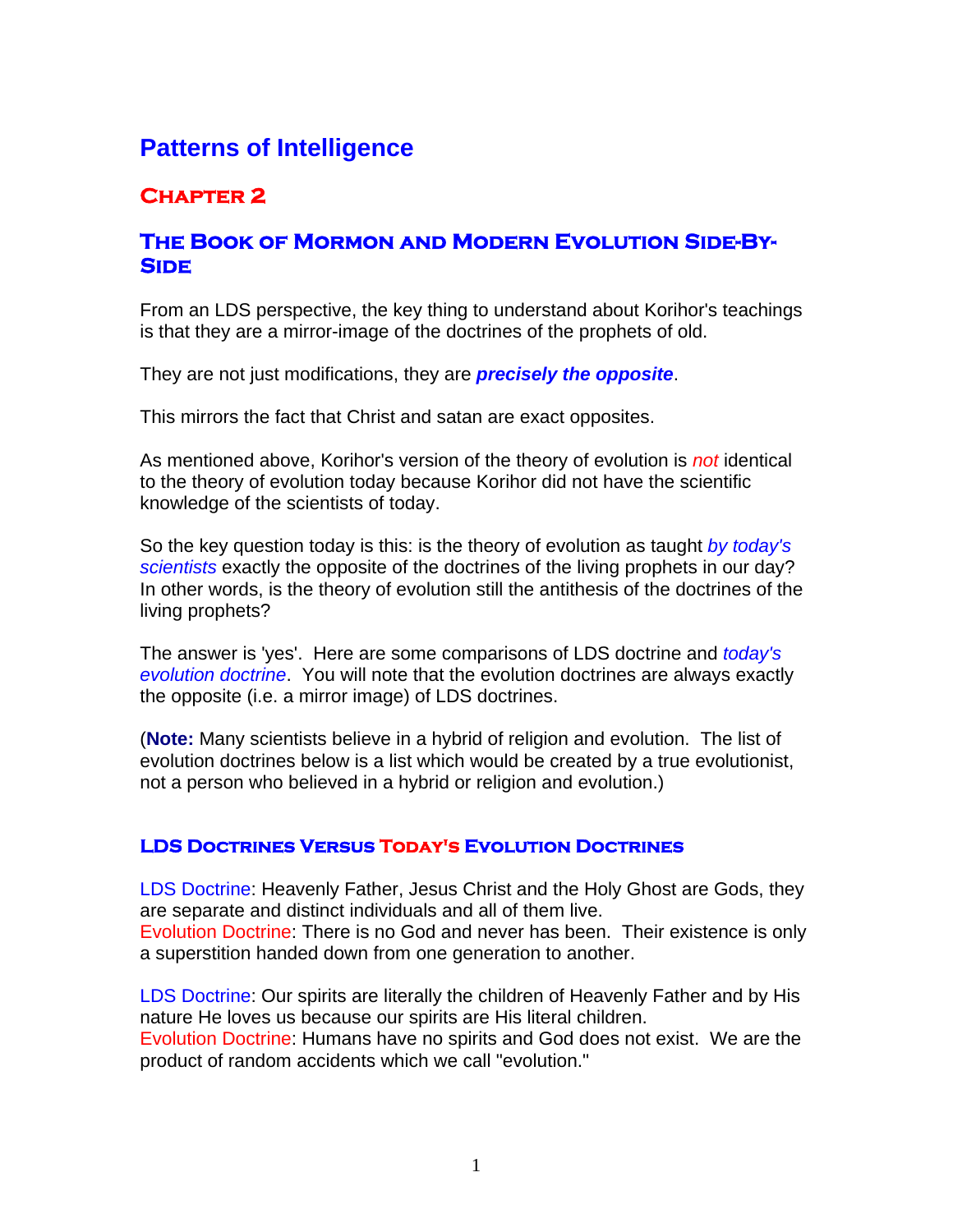LDS Doctrine: God is infinitely more intelligent that we are and God cannot be deceived.

Evolution Doctrine: Humans have the highest intelligence in the Universe and our intelligence came to exist by evolution.

LDS Doctrine: If we, as a people, keep the commandments we will prosper in the land because God will protect us.

Evolution Doctrine: "Every man fared in this life according to the management of the creature; therefore every man prospered according to his genius, and that every man conquered according to his strength; and whatsoever a man did was no crime." (see Alma 30:17 which describes natural selection)

LDS Doctrine: Every person on earth existed as a spirit in the "pre-existent world" before we were born on this earth. In this pre-existent world of spirits we were tested and had to make very critical decisions as to whether to follow Jehovah (i.e. now called Christ) or Lucifer (i.e. now called satan).

Evolution Doctrine: We do not have spirits so we did not exist before we were born so we could not have made any decisions before we were born.

LDS Doctrine: All things were created using a plan designed by Heavenly Father. Evolution Doctrine: All things were created by accidents, such as the "Big Bang" and then by evolution, using natural selection, because there is no God and there was no plan.

Note: The theory of the Big Bang was developed long after Darwin. Today scientists would claim that all things were created by the Big Bang, followed by evolution. The Big Bang was claimed to be a gigantic, accidental explosion long ago. The Big Bang is mathematically absurd, but I won't talk about it here because Dr. Eyring has long-ago disproven it better than I could.

LDS Doctrine: Human intelligence in great measure comes from our spirit intelligence.

Note: We had to have a great deal of intelligence in the pre-existence (before we had a physical body and a physical brain) because we had to make very, very, very complex and important decisions to even be born on this earth with a physical body, thus our current intelligence must be greatly inclusive of our spirit intelligence. Those who followed Lucifer in the pre-existence were cursed and will never receive a physical body.

Evolution Doctrine: Human intelligence comes exclusively from the brain, because we have no spirits, and our brain came from a series of accidents, which are called "evolution."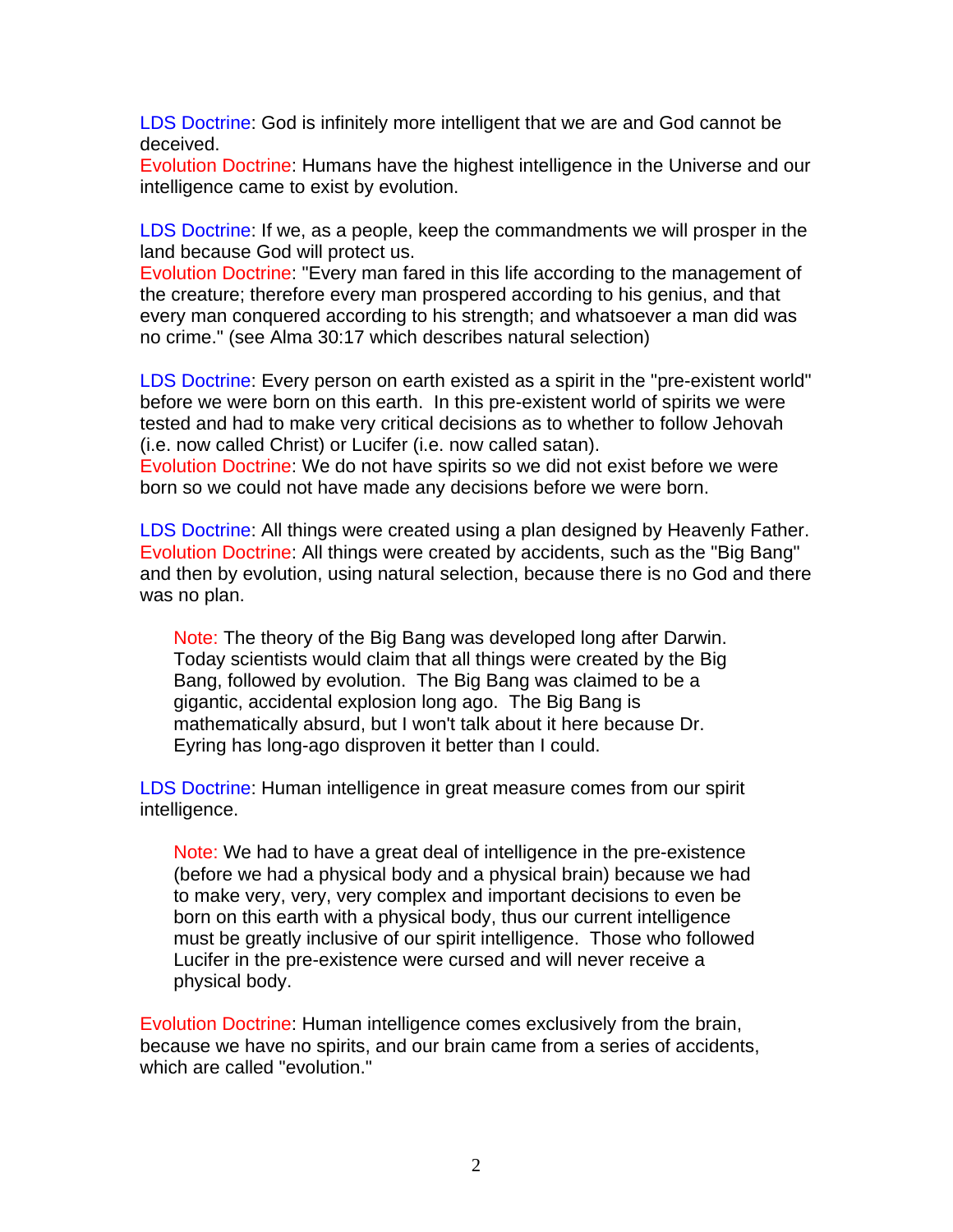LDS Doctrine: After death our spirits will live in the "spirit world" awaiting the resurrection (we will have our intelligence with us there).

Evolution Doctrine: There are no spirits and there is no spirit world and we cease to exist at death.

LDS Doctrine: The Holy Ghost teaches, protects and leads us. Evolution Doctrine: There are no spirits and there is no Holy Ghost. We protect ourselves based on our intelligence, strength and cunning.

LDS Doctrine: Christ is our Savior and came to this earth to suffer the atonement for our sins and He voluntarily gave himself up to be crucified because His crucifixion was a key part of the plan of Heavenly Father even before the earth was created.

Evolution Doctrine: Christ existed (\*), but he was not a Savior. The Jews crucified him because he was weak and they were smarter and more powerful than he was. There is no such thing as "sin" so there was no need for an atonement.

(\*) Note: Korihor actually lived prior to the birth of Christ (74 B.C.) and Korihor predicted that Christ would never be born. Modern day evolutionists cannot deny that Christ existed because he is a wellknown historical figure, so they can only deny that He was the Savior and that He was resurrected and that He lives today.

LDS Doctrine: Christ died for our sins and He was the first to be resurrected and He was resurrected in great glory!!

Evolution Doctrine: Christ had no spirit and ceased to exist at death, see above (\*), and other humans have no spirit; so Christ was not resurrected and no one else has been or ever will be resurrected because we cease to exist at death.

LDS Doctrine: Christ has appeared to many righteous people (in person or in vision) in the latter-days, including the prophet Joseph Smith. Christ appeared to Joseph standing next to God the Father (which was probably Joseph Smith's first realization that Heavenly Father and Jesus Christ were two separate individuals). Evolution Doctrine: Christ ceased to exist at death so how could he appear to anyone in the latter days? These are imaginary stories to get people to join a church.

LDS Doctrine: Christ and His prophets teach people to keep the commandments, to love one another and to help others (e.g. the Golden Rule). Evolution Doctrine: The Golden Rule is childish. The true law is "survival of the fittest." The commandments can be ignored because there is no life after death, thus there is no Judgment Day. Only the laws of society are important for civilization.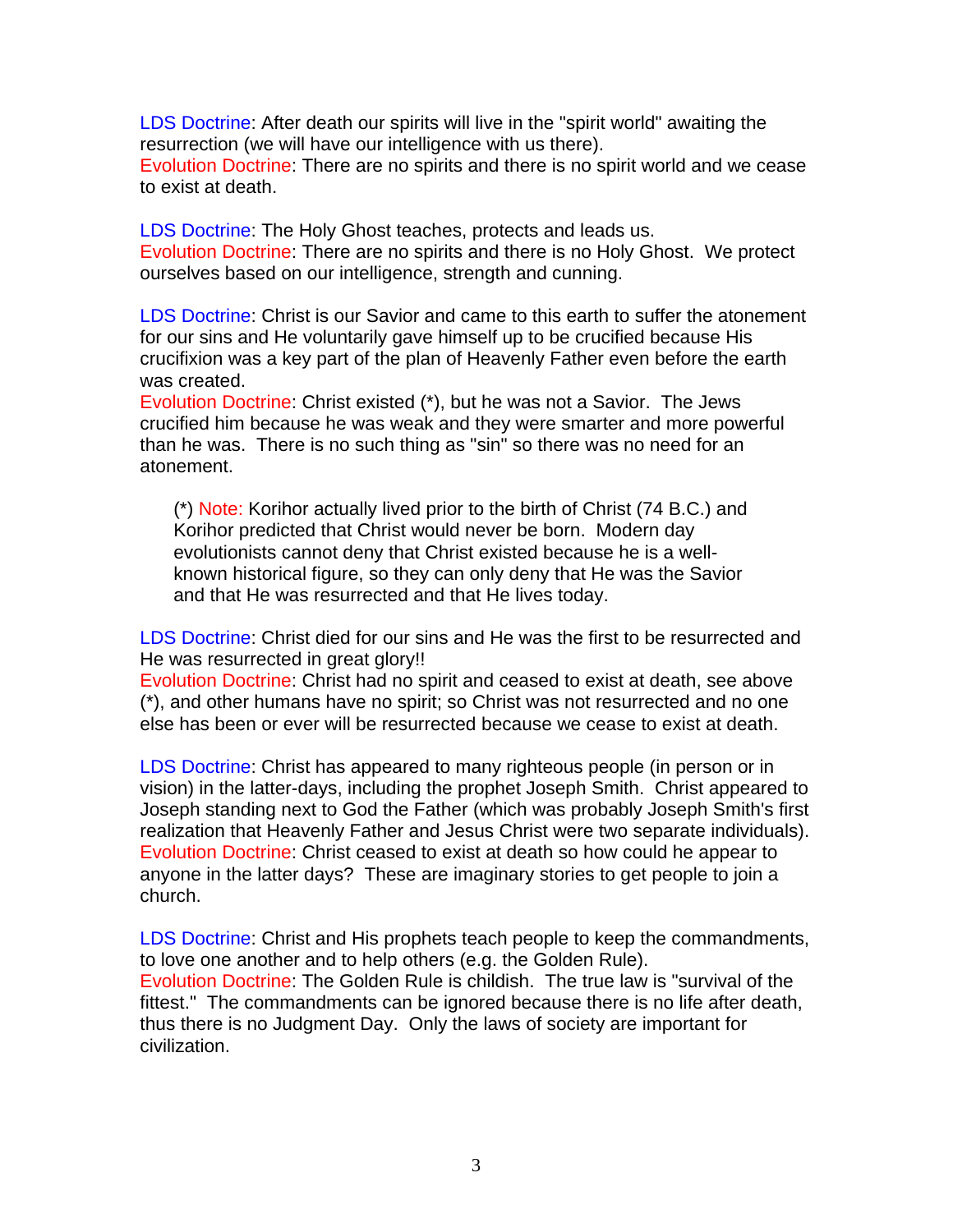LDS Doctrine: Adam and Eve were the first humans on this earth and their physical bodies were created by God before 4,000 B.C. Evolution Doctrine: Humans evolved from a "first living cell" (\*\*) and humans have existed for about a hundred thousand years.

(\*\*) According to the "theory of evolution," life had to begin with a "first living cell" from which all other life "evolved." According to some evolution books, humans first appeared on this earth about 100,000 years ago, though I am sure there are different estimates as to when this imaginary "first living cell" existed and this number will likely change from time to time.

LDS Doctrine: Adam was a great prophet and the first dispensation head and the head of all other dispensation heads. All humans are descended from Adam and Eve.

Evolution Doctrine: Adam never existed and there is no such thing as prophets because there is no God. We are all descended from the "first living cell."

LDS Doctrine: Adam and Eve disobeyed Heavenly Father by partaking of the forbidden fruit (which was not suitable for their bodies) and were driven out of the Garden of Eden about 4,000 B.C.

Evolution Doctrine: There is no such thing as commandments or sin or Heavenly Father. The story of the Garden of Eden is a fairy tale.

LDS Doctrine: Noah was a great prophet, and a dispensation head, and is next to Adam in priesthood authority. Noah is now called Gabriel. Evolution Doctrine: Noah never existed.

LDS Doctrine: Noah and his wife saved the human race, and all people are descended from them.

Evolution Doctrine: The story of Noah and Noah's ark is a fairy tale.

LDS Doctrine: God created the DNA of all living things by design. Evolution Doctrine: Random and accidental mutations to DNA (actually some newer books talk about the "first self-replicating molecule") led to millions of new species, including humans. Humans are nothing but smart animals. Human DNA developed by evolution from the DNA or RNA of the "first living cell" through many, many increasingly complex "child species" (this term will be defined below).

LDS Doctrine: We need to keep the commandments.

Evolution Doctrine: The commandments are silly traditions to control the minds of the people and to keep them in ignorance of truth (see Alma 30:31). People can do whatever they want to do as long as it is legal. It is society that determines what is legal, right and wrong.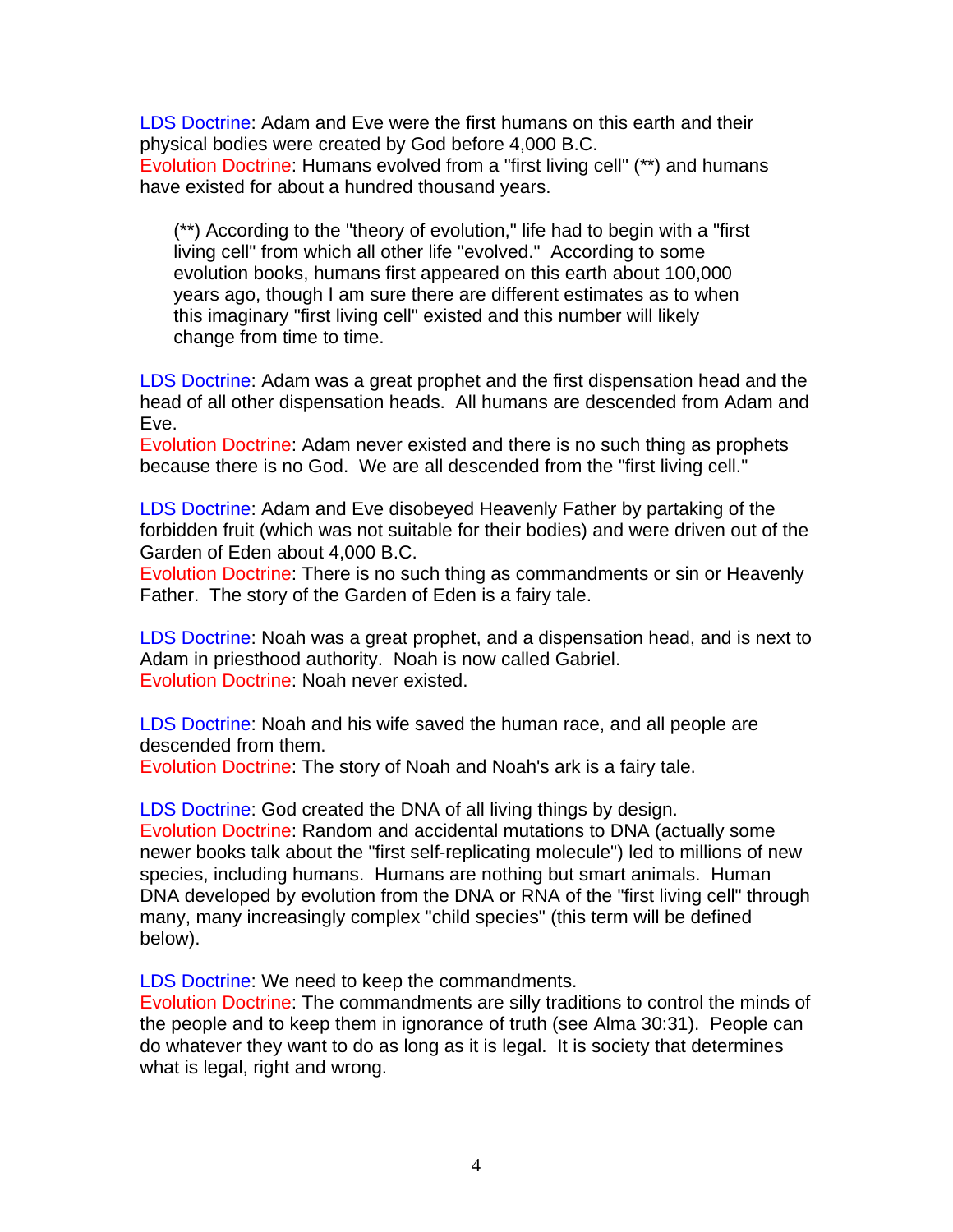LDS Doctrine: There will be a Judgment Day so we must try to keep the commandments of God.

Evolution Doctrine: We cease to exist at death because we have no spirit, thus there will be no Judgment Day. Attempting to be moral, honest, etc. is nice to create a stable society and stable families, but it is not important because we cease to exist at death.

LDS Doctrine: We believe that God is a merciful God and that we can be forgiven of our sins.

Evolution Doctrine: A belief in sin "is the effect of a frenzied mind; and this derangement of your minds comes because of the traditions of your fathers." (see Alma 30:16) In short, forgiveness is not needed.

LDS Doctrine: There is an eternal purpose to life and if we want, God will help us step-by-step to achieve Exaltation.

Evolution Doctrine: Life is an accident and our purpose is to survive and kill our enemies, if necessary, before they kill us. We cease to exist at death.

LDS Doctrine: Satan and his minions are trying to deceive and destroy (both spiritually and physically) as many of God's children as they can. Evolution Doctrine: "*I am no devil*, for there is none ..." (see: 2 Nephi 28:22)

LDS Doctrine: Those who die before the age of 8 were great spirits in the preexistence and will automatically be saved in the Kingdom of God. Evolution Doctrine: While it is always very sad that young children die, those who die before the age of 8 were too weak to survive or they died by accident. Their death, in many cases, is an application of "survival of the fittest" because they were too weak to survive. Evolution improves all species by weeding out the weak and the frail.

LDS Doctrine: Living prophets receive revelation from God and lead His children. Evolution Doctrine: There is no God so there are no living prophets and there is no revelation.

LDS Doctrine: Prophesies have and will come true. Evolution Doctrine: Prophecies are nothing but calculated guesses.

LDS Doctrine: The scriptures were written and/or translated by prophets of God for the benefit of God's children.

Evolution Doctrine: The scriptures are fairy tales designed so the leaders can usurp authority over the people and keep them in ignorance.

LDS Doctrine: The commandments are to bless us, teach us and protect us. Evolution Doctrine: The commandments are a trick to get the people to come to church, pay money to the church and get people to worship a God that doesn't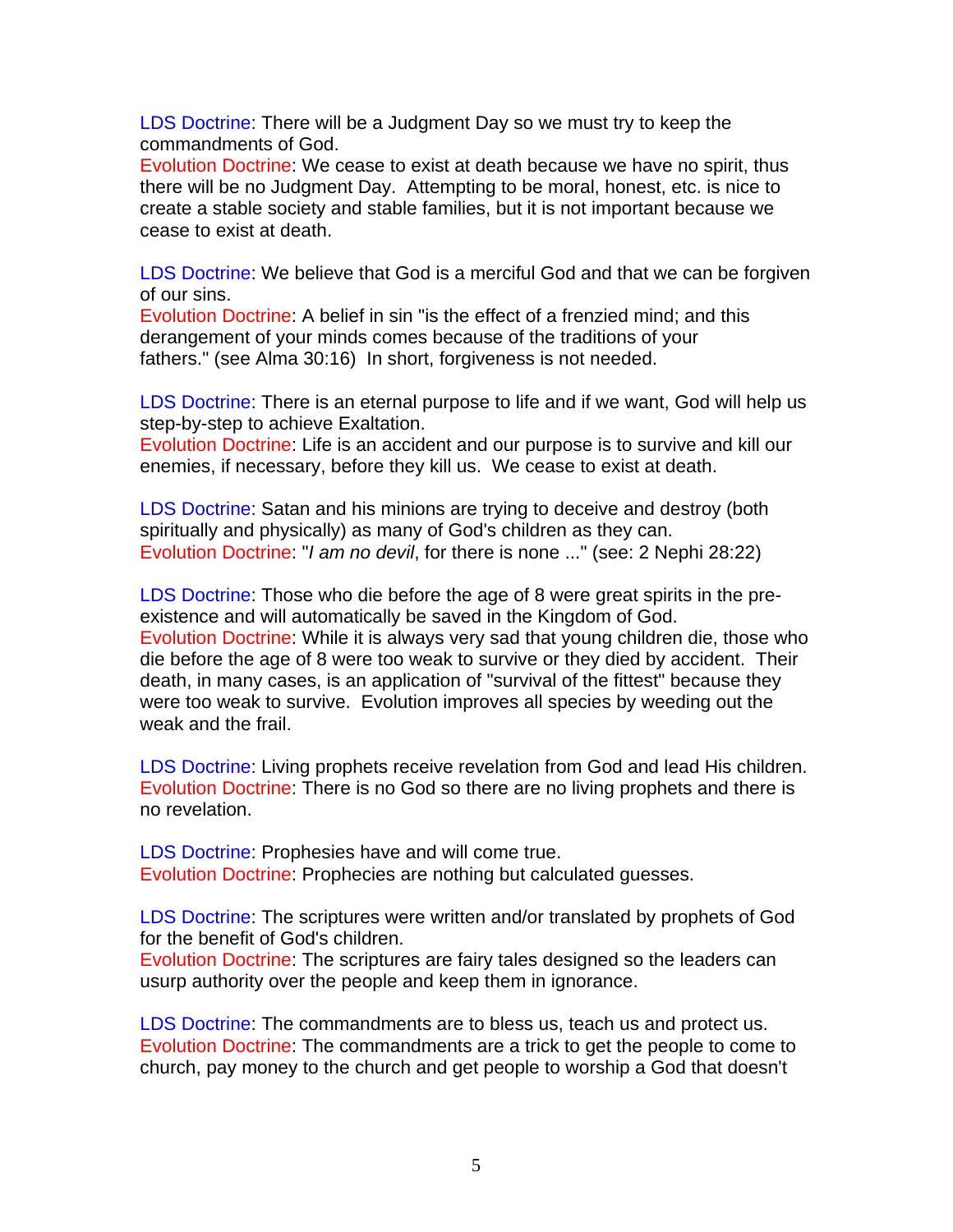exist. We are free to do whatever we want to do. (Note: Part-time local leaders in the LDS church, such as bishops, are not paid.)

LDS Doctrine: Angels (who can be resurrected beings or can come from the spirit world or even from the pre-existence) appear to righteous men and women. Evolution Doctrine: There are no angels with or without bodies.

LDS Doctrine: Religious ordinances represent our covenants with God and they are critical to our salvation.

Evolution Doctrine: Ordinances are foolish gestures, a waste of time, and have no significance because there is no God and there is no life after death.

LDS Doctrine: Individual inspiration and revelation build testimony and guide faithful members of the church.

Evolution Doctrine: There is no Holy Ghost so there cannot be individual revelation, nor do we have a spirit, nor do we need to be guided by someone else.

LDS Doctrine: Our spiritual leaders, such as the church president, apostles, stake presidents, bishops, etc. do what is best for us and lead us by revelation. Evolution Doctrine: Church leaders get power and authority by befriending other church leaders and they all combine together to pretend to be inspired by an imaginary Holy Ghost.

LDS Doctrine: Church leaders teach us the truth about God and His commandments.

Evolution Doctrine: Leaders teach superstitions and keep people in ignorance of truth.

#### **End of List**

By looking at the above list, it is clear that the teachings of the living prophets today are literally the antithesis of the doctrines of the modern day theory of evolution!!

Just like the doctrines of Christ are the opposite of the doctrines of satan, today's evolution doctrines are consistent with the doctrines of satan because they are the exact opposite of the doctrines of Christ.

I marvel when I see this quote, made by satan, in the Book of Mormon:

22 And behold, others he [satan] flattereth away, and telleth them there is no hell; and he saith unto them: *I am no devil*, for there is none ... 2 Nephi 28:22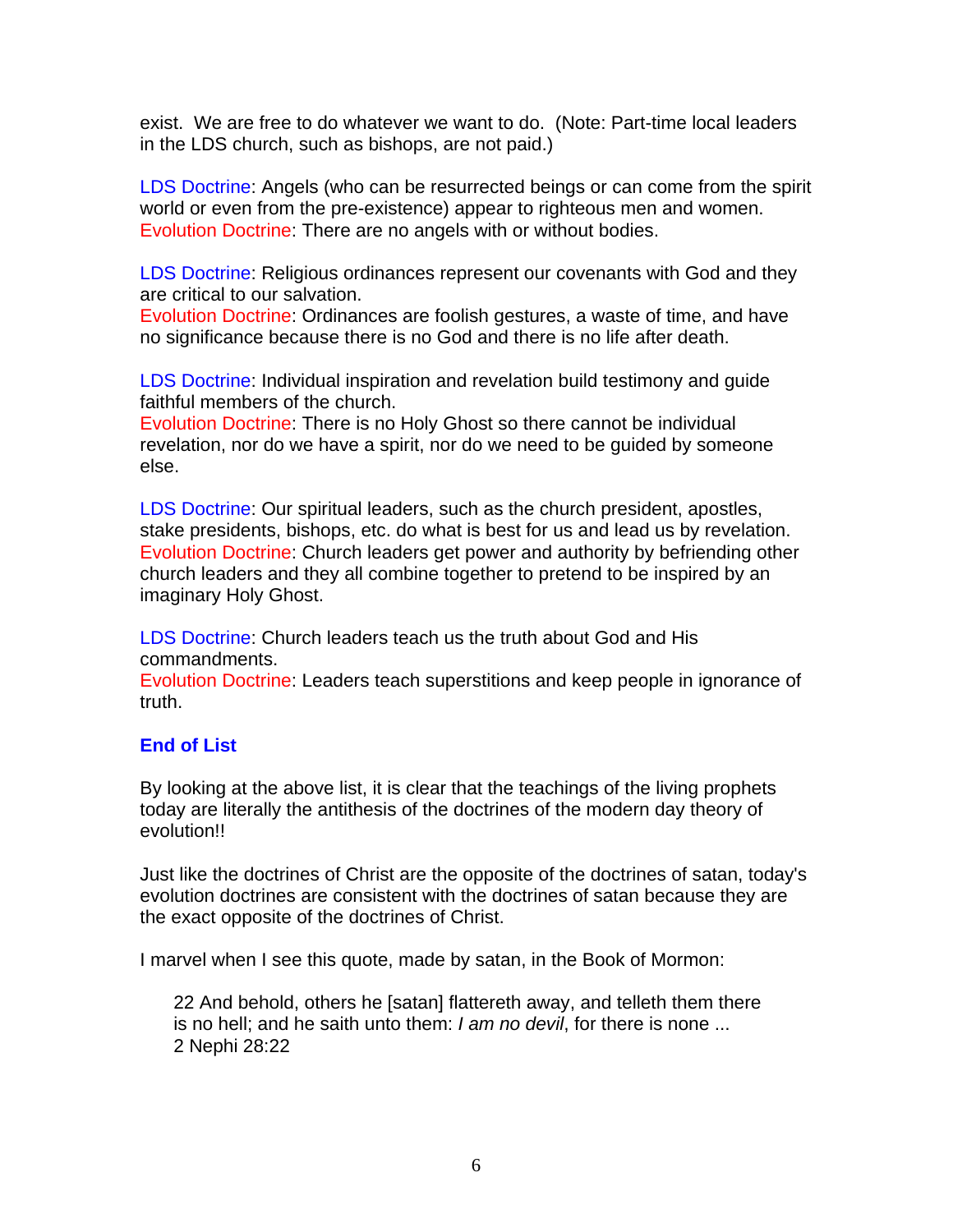Satan even lies about himself. In this short quote he tells 3 lies (first, "there is no hell," second "I am no devil" and third, "there is [no devil]"!!

But the theory of evolution today is far more than just the opposite of LDS doctrines. The theory of evolution today has some very specific targets in mind, as will be discussed in the next chapter.

#### **Why the Story of Korihor is in the Book of Mormon**

Let us put ourselves in the position of Heavenly Father prior to putting Adam and Eve on this planet.

Heavenly Father knew that in the last days, which we are now in, a set of false doctrines (i.e. the theory of evolution) would sweep the world like the plague. These false doctrines would challenge the existence of God, the importance of the commandments and everything else God teaches through His prophets.

False doctrine is nothing new and has existed in all dispensations.

However, Heavenly Father also knew that many scientists in the last days would strongly support the false doctrines of evolution! And He knew the media and almost all schools would support the theory of evolution (though many individual science teachers do not support the theory of evolution).

How would you, as Heavenly Father, choose to warn your followers about false doctrines in the latter-days? Would you warn them through the scriptures and/or the teachings of the living prophets in General Conference? Think about that question before reading on.

The answer is "both," but the first way that God warned the members of the church about the false doctrines of the theory of evolution was by describing the teachings of the anti-Christ Korihor in the Book of Mormon.

The Book of Mormon is the flagship book which is unique to the LDS church (i.e. the Church of Jesus Christ of Latter-Day Saints church) and as such carries the weight of "scripture."

In other words, if a "general authority" (i.e. one of the top leaders of the LDS church) spoke negatively about the theory of evolution, such as in general conference (as Elder Russell M. Nelson has done), this would *not* carry the weight of scripture!! And more importantly the talk would eventually be forgotten over time (i.e. can you remember a general conference talk from 1927?).

But by putting the story of Korihor in a canonized book, its doctrines are repeated over and over in every generation of the church!! There can be absolutely zero